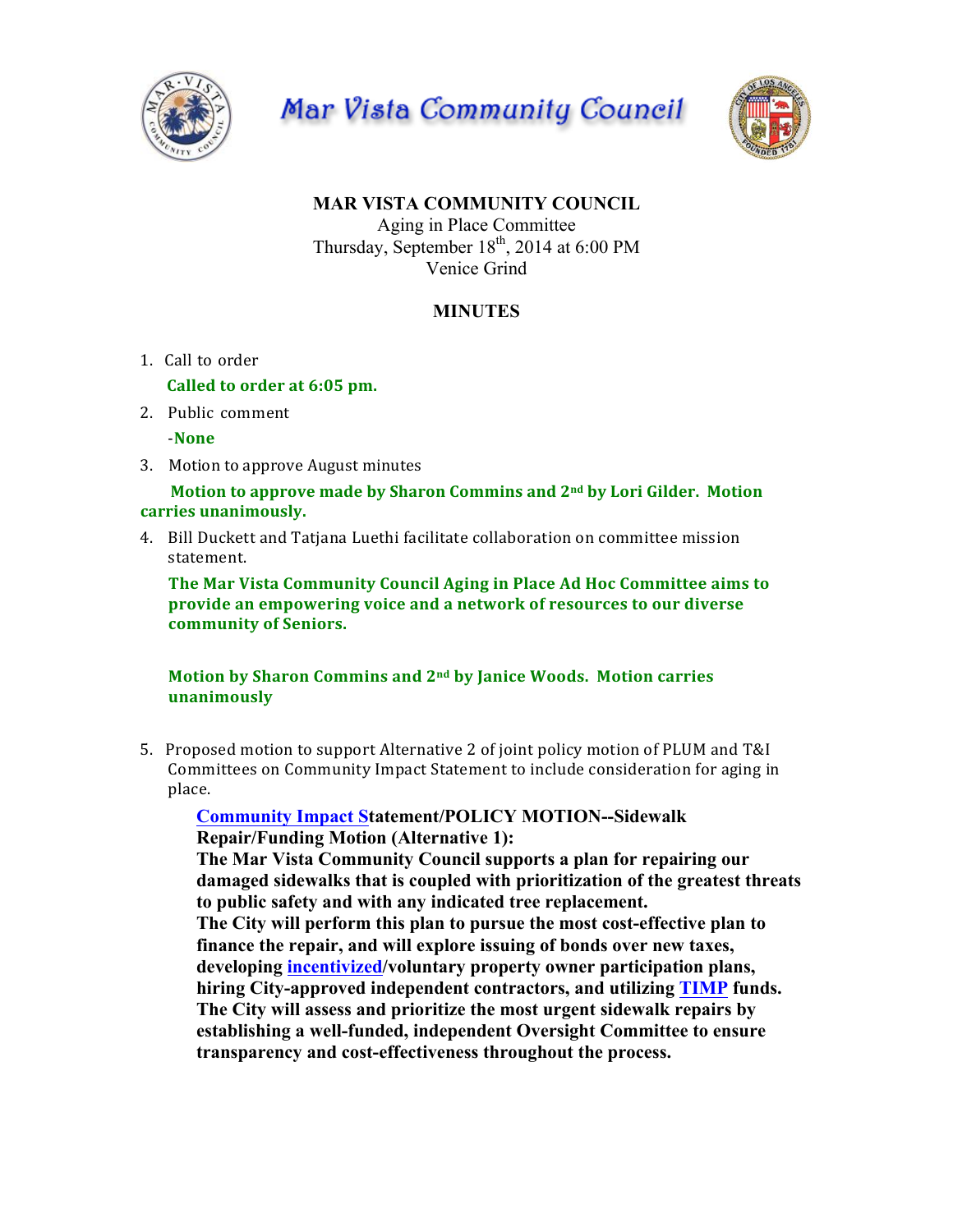**Community Impact Statement/POLICY MOTION--Sidewalk Repair/Funding Motion (Alternative 2):**

**The Mar Vista Community Council supports a plan for repairing damaged sidewalks with prioritization of the greatest threats to public safety, retention of mature trees and tree replacement using native trees.**

**The City will pursue a cost-effective plan to finance the repair, and explore issuing of bonds over new taxes, developing incentivized/voluntary property owner participation plans and developing subsidies for fixed income and low income residents. Independent contractors will be city-approved utilizing TIMP funds.**

**The City will assess and prioritize the most urgent sidewalk repairs by establishing a well-funded, independent Oversight Committee to ensure transparency and cost-effectiveness throughout the process.**

Discussion around why our committee would offer a competing motion. **Instead Bill Duckett will offer amendments to the PLUM motion that would include advocacy for seniors.**

**Motion to table by Lori Gilder and 2<sup>nd</sup> by Sharon Commins. Motion carries unanimously.**

6. Proposed motion asking Mayor Eric Garcetti to sign the Milken Institute Best Cities for Successful Aging Pledge.

**POLICY MOTION:** Whereas the Harvard Joint Center for Housing Studies with support from AARP just released a study on Housing America's Older Adults showing that:

- By 2030 the number of adults aged 65 to 74 will nearly double from 21.7 million in 2010 to 38.6 million
- The typical homeowner over 65 can only afford in-home assistance for about 9 years – or 6.5 years in an assisted living residence. For renters it is much worse.
- In 2010, there were more than 7 potential caregivers for every person in the highrisk years of 80-plus. By 2030, the projected ratio will fall to 4 people for every person 80-plus. By 2050, it is expected to further fall to less than 3 to 1.

Therefore, the Mar Vista Community Council urges Mayor Garcetti to sign the Milken Institute Best Cities for Successful Aging Pledge and make the issue of aging in place a focal point of his administration.

*Best Cities for Successful Aging Pledge I, Mayor Eric Garcetti, pledge to make Los Angeles a city for successful aging:* To make our city work for older adults, I will take steps to: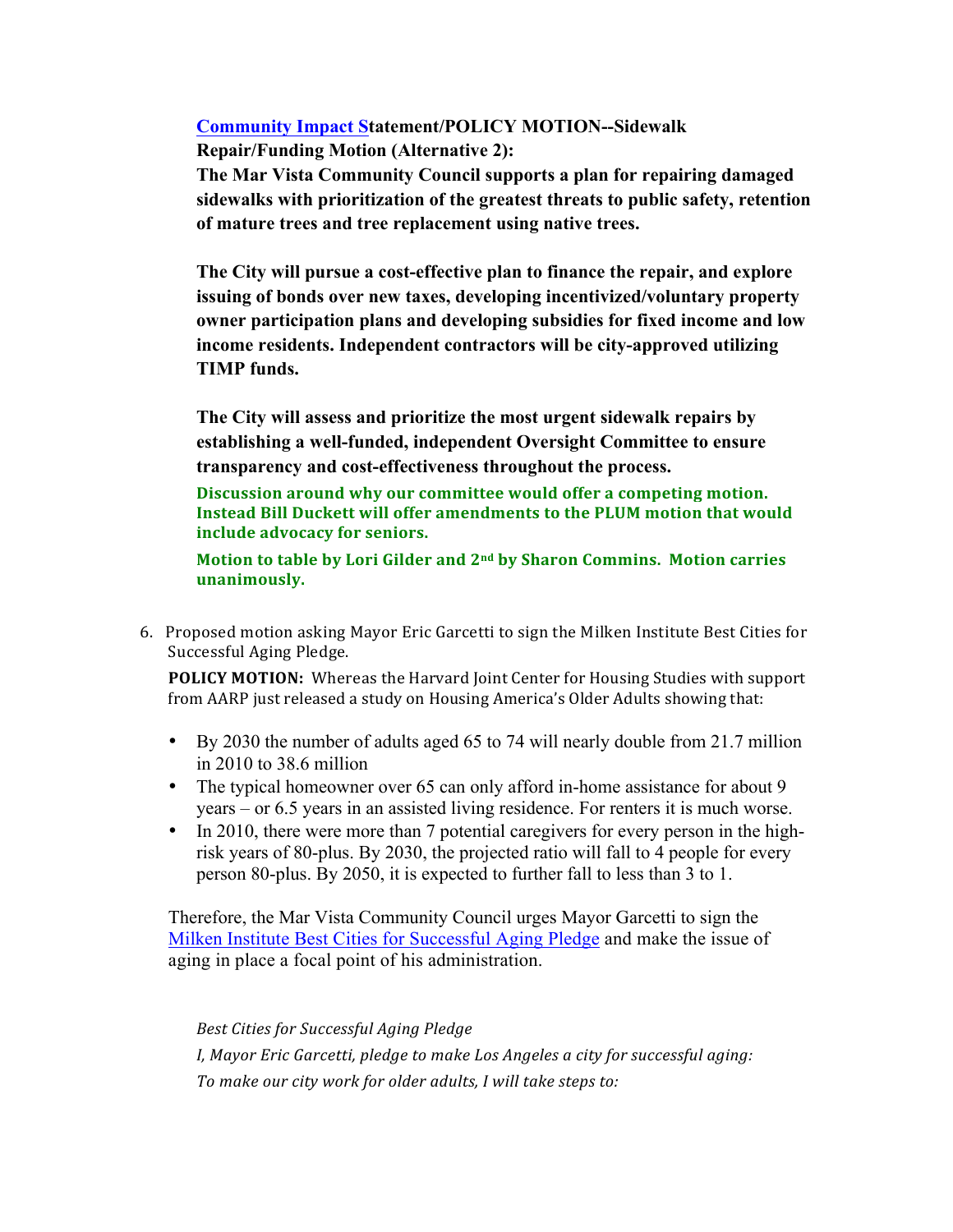- Ensure that the well-being of our aging population is addressed by each department, agency and division in our city government.
- Make our city safe, affordable and comfortable for our older residents.
- *Provide older adults access to resources promoting health and wellness.*
- Support employment, entrepreneurship, education and other services to *make our older residents more financially secure.*
- Offer housing options that suit the varied needs of our older population.
- *Improve access to transportation and mobility options for our older adults.*

To provide opportunities for older adults to work for our city, I will:

- *Promote the engagement of older residents in volunteer and paid roles that serve the needs of our city and its residents.*
- *Call upon higher education and workforce development programs to help older adults refresh their skills, train, and transition to a new stage of work focused on strengthening our city.*
- Recognize older residents as an asset for our city and celebrate their *contributions to improving lives for all generations.*

*Signature:*

*Name:*

Date:

-Sharon: would feel better if stats were LA specific but it's a perfectly good pledge **-Janice: agrees**

**Motion made by Tom Ponton and 2<sup>nd</sup> by Lori Gilder. Motion carries unanimously.** 

5. Update on Mar Vista Fall Festival participation

-Not much change...almost out of booths.

6. Discussion of possible next steps

**-Janice:** asked if anyone would like to go to Senior Complex to interview people to **assess needs.** Likes the idea of field trips to gather general information from different groups of seniors.

7. Public comment

 -**None**

8. Motion to adjourn

 **Motion to adjourn made by Tom Ponton and 2nd by Lori Gilder. Meeting adjourned at 7:27 p.m.**

*\*in compliance with Government Code section 54957.5, non-exempt writings that are distributed to a majority or all of the board in advance of a meeting, may be viewed at http://www.marvista.org or at the scheduled meeting. In addition, if you would like a copy of any record related to an item on the agenda, please contact secretary@marvista.org.*